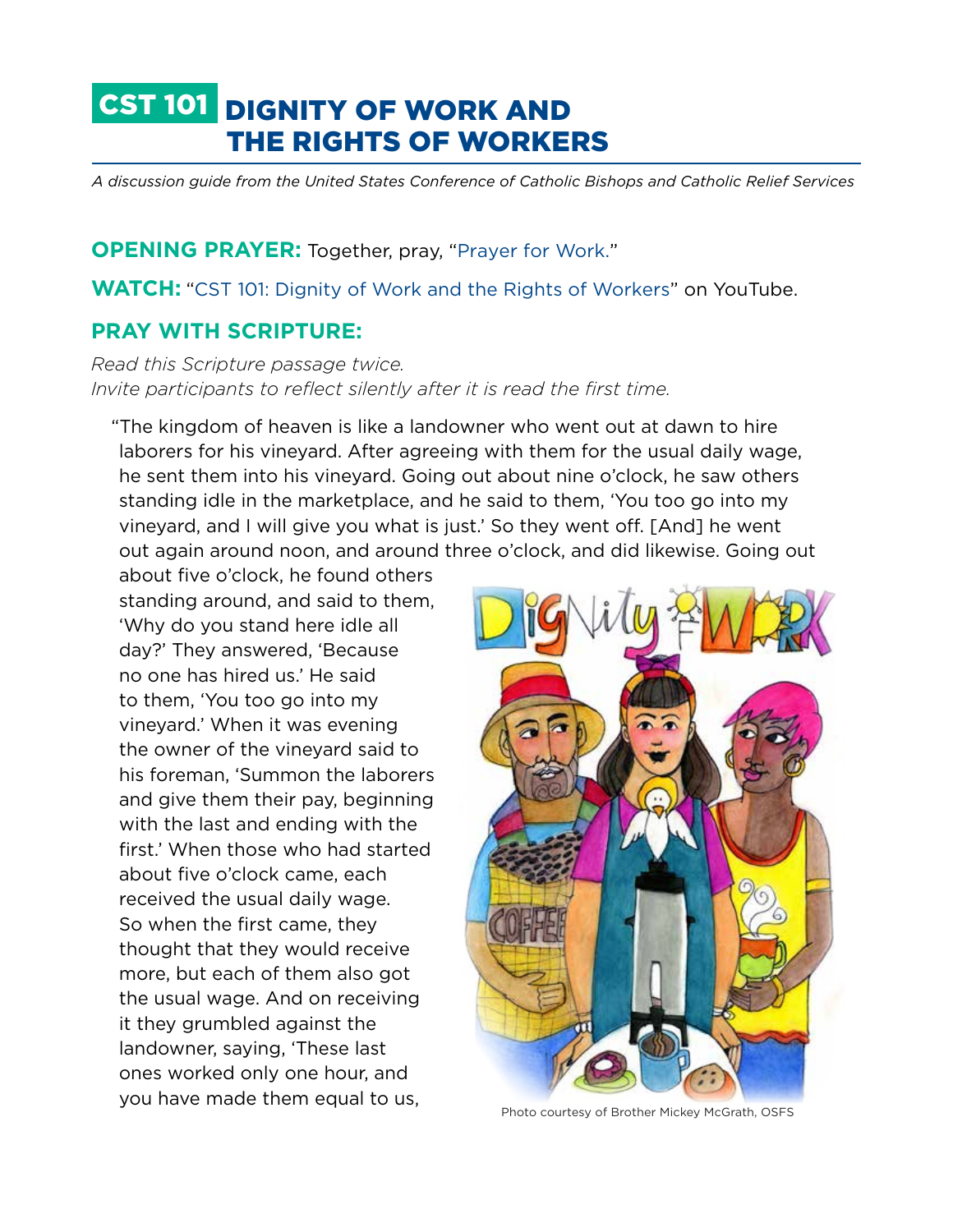who bore the day's burden and the heat.' He said to one of them in reply, 'My friend, I am not cheating you. Did you not agree with me for the usual daily wage? Take what is yours and go. What if I wish to give this last one the same as you?" *(Matthew 20:1-14)*

## **SHARE:**

- How can this passage help us reflect on the relationship between work, sufficient wages and human dignity?
- Why does every person have a right to decent work?

## **REFLECT ON TRADITION:**

#### *Read these passages aloud.*

"The obligation to earn one's bread by the sweat of one's brow also presumes the right to do so. A society in which this right is systematically denied, in which economic policies do not allow workers to reach satisfactory levels of employment, cannot be justified from an ethical point of view, nor can that society attain social peace."

—St. John Paul II, *The Hundredth Year* (*[Centesimus Annus](http://w2.vatican.va/content/john-paul-ii/en/encyclicals/documents/hf_jp-ii_enc_01051991_centesimus-annus.html)*), no. 43

"In many cases, poverty results from a violation of the dignity of human work, either because work opportunities are limited (through unemployment or underemployment), or 'because a low value is put on work and the rights that flow from it, especially the right to a just wage and to the personal security of the worker and his or her family.'"

—Pope Benedict XVI, *Charity in Truth* (*[Caritas in Veritate](http://w2.vatican.va/content/benedict-xvi/en/encyclicals/documents/hf_ben-xvi_enc_20090629_caritas-in-veritate.html)*), no. 63, quoting St. John Paul II, *On Human Work* (*[Laborem Exercens](http://w2.vatican.va/content/john-paul-ii/en/encyclicals/documents/hf_jp-ii_enc_14091981_laborem-exercens.html)*), no. 8

# **DISCUSS:**

- Where are the dignity of work or the rights of workers violated or protected both in your own community and around the world?
- How can our purchasing choices impact whether others' rights are violated or protected?

# **ACT:**

[Read about one school's efforts](https://www.wearesaltandlight.org/find-resources/school-engages-community-fair-trade/) to educate others about how purchasing fair trade products can help vulnerable persons around the world. How can you act in solidarity with workers in your community, or around the world, whose rights are violated?